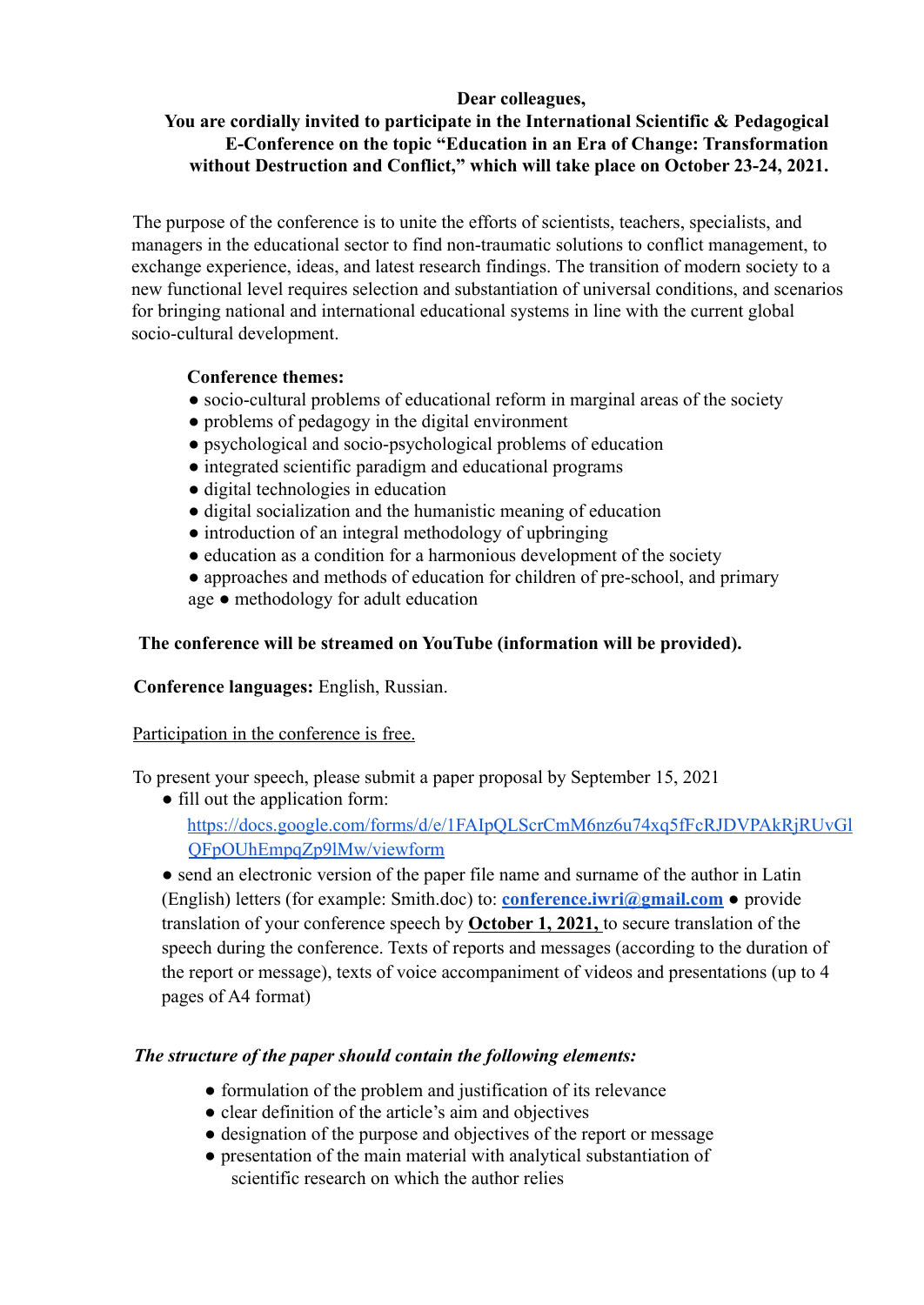- conclusions, recommendations, prospects for further research
- list of sources used

#### **Technical parameters:**

**Text format**: Microsoft Office Word 98, 2003 or later.

**Font**: Times New Roman, font size – 14 PT, spacing – 1.5 PT. Margins: left – 30 mm, right – 15 mm, top and bottom – 20 mm. **Page numbering should not be assigned**.

#### **The order of material placement:**

In the upper right-hand corner, please state the author's (or authors') last name, initials, position, place of work, academic rank, and scientific degree.

The article title should be stated in capital letters in the center of the page.

Please include an abstract (3-4 sentences) one interval of space below the title, including keywords, followed by the text of the article.

Use APA style for in-text citations.

One interval of space below the body of the article, provide a list of sources used in alphabetical order without numbering under the heading REFERENCES.

APA style uses the author's last name and year of publication, for example: (Field, 2005). For direct quotations, include the page number as well, for example: (Field, 2005, p. 14). **For sources such as websites and e-books that do not indicate page numbers**, state the paragraph number. More information on citing sources without pagination is available on the APA Style web page.

## **Example of a paragraph with in-text citation:**

"... A few researchers in the linguistics field have developed training programs designed to improve native speakers' ability to understand an accented speech (Derwing, Rossiter, & Munro, 2002; Thomas, 2004). Their training techniques are based on the research described above indicating that comprehension improves with exposure to non-native speech. Derwing and co-author (2002) conducted their training with students preparing to be social workers, but noted that other professionals who work with non-native speakers, could also benefit from a similar program."

## **REFERENCES**

Derwing, T. M., Rossiter, M. J., & Munro, M. J. (2002). Teaching native speakers to listen to foreign-accented speech. *Journal of Multilingual and Multicultural Development,* 23(4), 245-259.

Thomas, H. K. (2004). *Training Strategies for Improving Listeners' Comprehension of Foreign-accented Speech* (Doctoral dissertation). University of Colorado, Boulder.

Materials that do not meet the stated requirements, the level of the conference and/or submitted after the deadline will not be considered nor returned. Submitted presentations are not subject to editing and shall constitute the original material for further replication purposes.